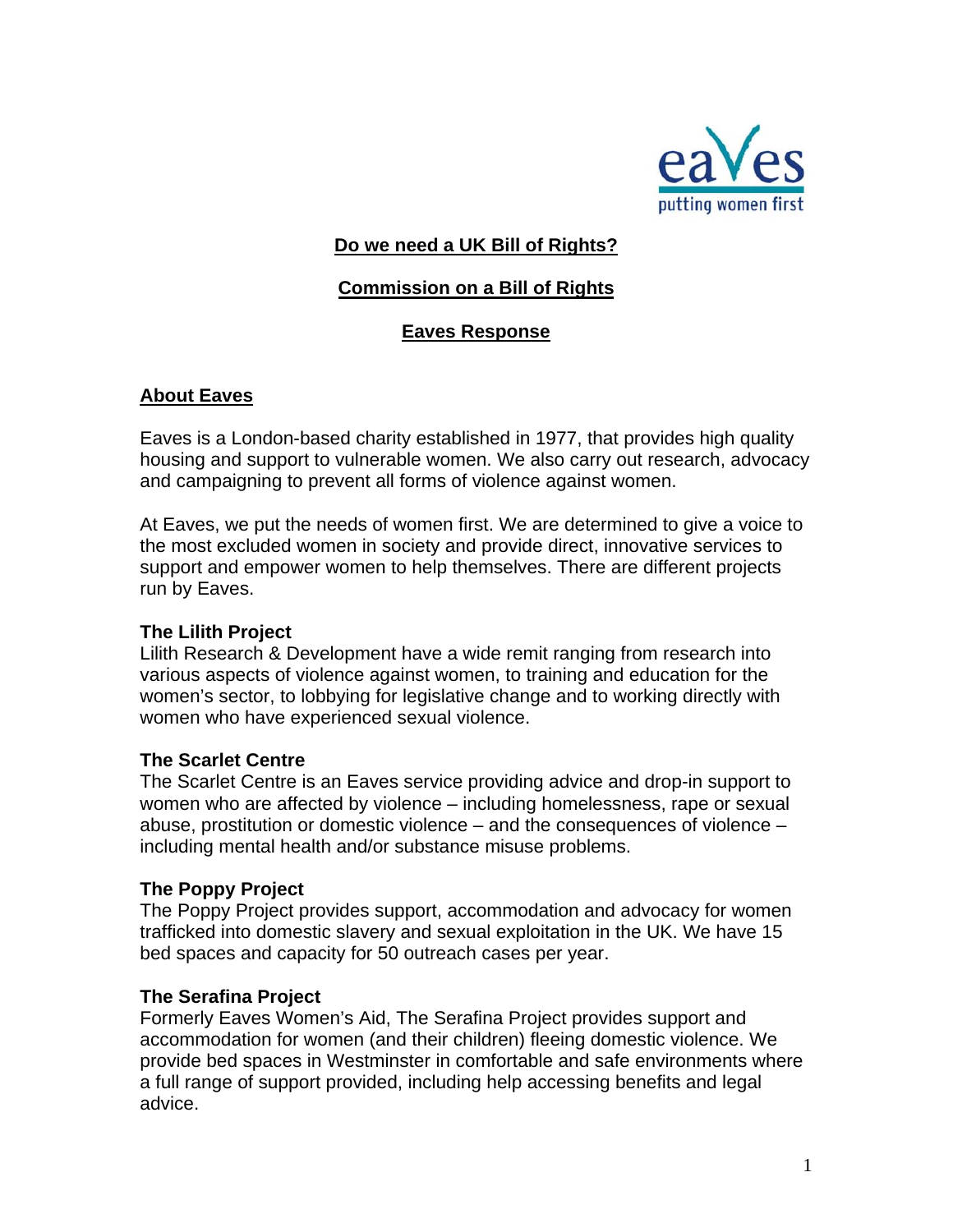### **The Sojourner Project**

The Sojourner Project is a pilot scheme run by Eaves and funded by the Home Office. It is for women with no recourse to public funds, who entered the UK on a spousal or partner visa and are eligible to apply for Indefinite Leave to Remain (ILR) under the Domestic Violence Rule.

#### **To find out more about our work please visit our website on [www.eaves4women.co.uk](http://www.eaves4women.co.uk/)**

#### **Introduction**

Please note that we have opted to write general comments on our key areas of concern rather than direct responses to the questions stated on the discussion paper. Also please note that we have based our response on, and fully endorse the consultation response by the [British Institute for Human Rights](http://www.bihr.org.uk/news/bihr-responds-to-the-governments-commission-on-a-uk-bill-of-rights) and Women's Resource Centre.

### **Key Concerns**

### **Lack of Clarity on the Human Rights Act**

- The general and widespread lack of strong and robust political leadership on human rights
- Series of misrepresentations and myths about human rights by politicians and the media
- Specifically the Human Rights Act not mentioned in the Commission's terms of reference
- Lack of clarity in the discussion paper between the European Convention of Human Rights (ECHR) and the Human Rights Act (HRA)
- Lack of recognition of the positive impact of the section 6 of the HRA which confers positive duty on public authorities to respect ECHR rights in everything they do.

#### **Importance of the Human Rights Act**

As mentioned in the Commission's discussion paper itself the system in the UK is different from that of many other countries in that international treaties do not automatically become part of national laws. The parliament has to pass legislation to that effect in order for the international law, even if ratified by the UK, to be applicable in domestic courts.

Since the UK ratified the European Convention of Human Rights (ECHR) in 1951 it was long over due when the HRA was enacted in and came into force in October 2000. The enactment of the HRA meant that people in the UK could take cases about their human rights into a UK court. While previously they had to take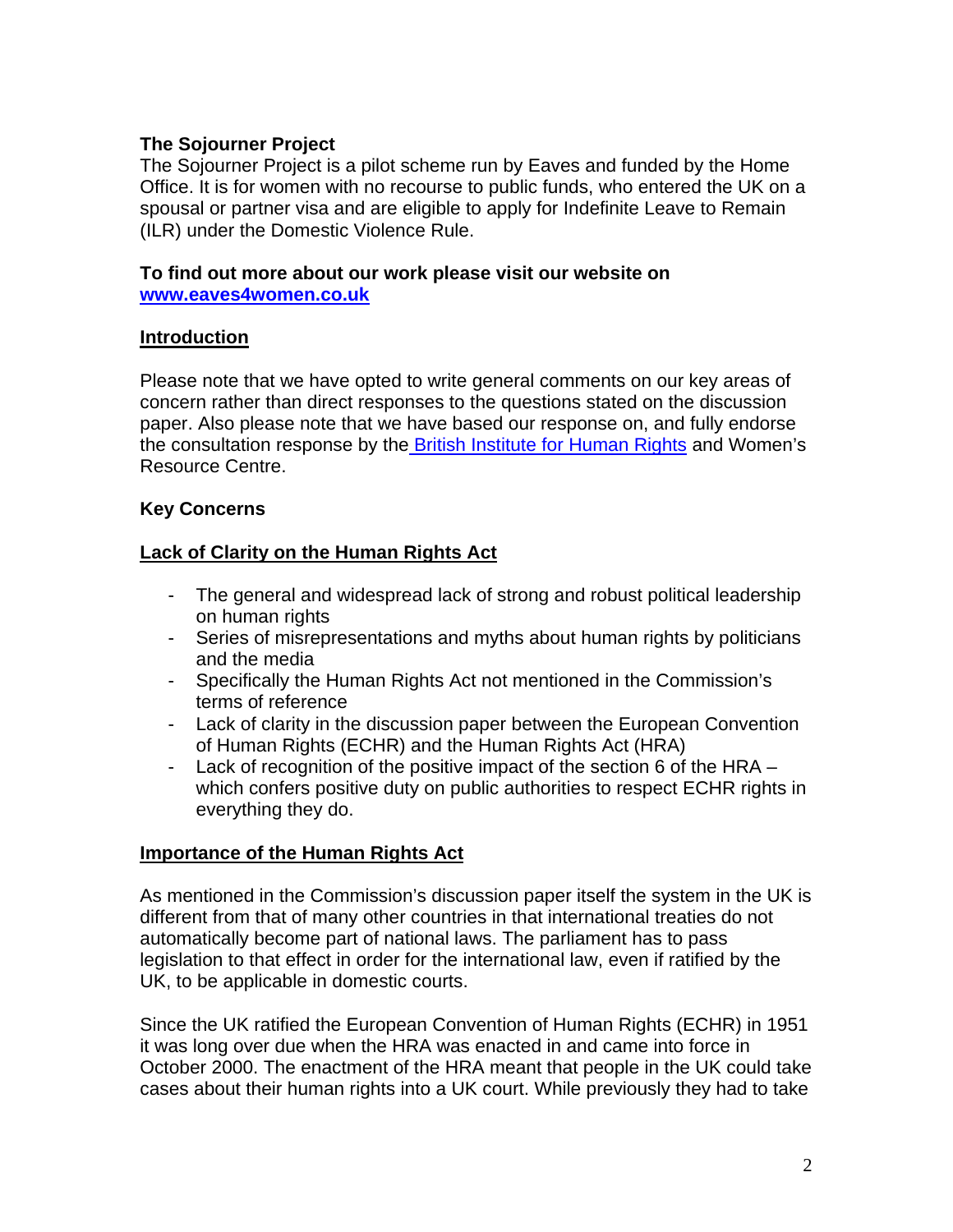complaints about their human rights to the European Court of Human Rights in Strasbourg, France, which was a much more complicated and costly process.

This in effect meant that people across the UK including the most vulnerable – like women, children, minorities, etc are will be treated with respect, dignity, fairness and equality.

In the years following the enactment of the Act it has done a lot in protecting individuals from arbitrary action by public authorities enabling individuals to hold them to account both inside and outside the courtrooms.

# **The Human Rights Act**

- Makes the human rights contained in the ECHR enforceable in UK.
- Makes it unlawful for public authorities (those in central and local government, the police, the courts, etc) to act in a way that is incompatible with the ECHR and a person who feels that a public authority has acted otherwise can take the case to the appropriate UK court or tribunal.
- Confers positive obligation on public authorities in the UK to respect the rights enshrined in the ECHR.
- Requires judges to interpret legislation, as far as possible, in a way that is compatible with the rights enshrined in the ECHR. When doing so courts can strike down incompatible secondary legislation and make a declaration of incompatibility in relation to primary legislation. They cannot strike down primary legislation. This shows that the Act does not in anyway compromise the sovereignty of parliament.
- Recognising the universality of human rights the HRA covers and protects everyone in the United Kingdom, regardless of citizenship or immigration status.

## **Way forward**

- Since the commission's mandate is 'to ensure that all rights and obligations under the ECHR continue to be enshrined in UK law', as a start we recommend that the Commission acknowledges the HRA and include it in its terms of reference.
- There is no valid evidence that shows the HRA to be ineffective rather there are many examples of the usefulness of the Act so there is no need to scrub or tamper with the Act.
- If a comprehensive consultation shows there is a need to have new rights then those rights should cover new ground and supplement HRA not replace it. For instance:
	- o This could be an opportunity to strengthen legislation in respect of the rights of women. The rights introduced could focus on women and their particular circumstances.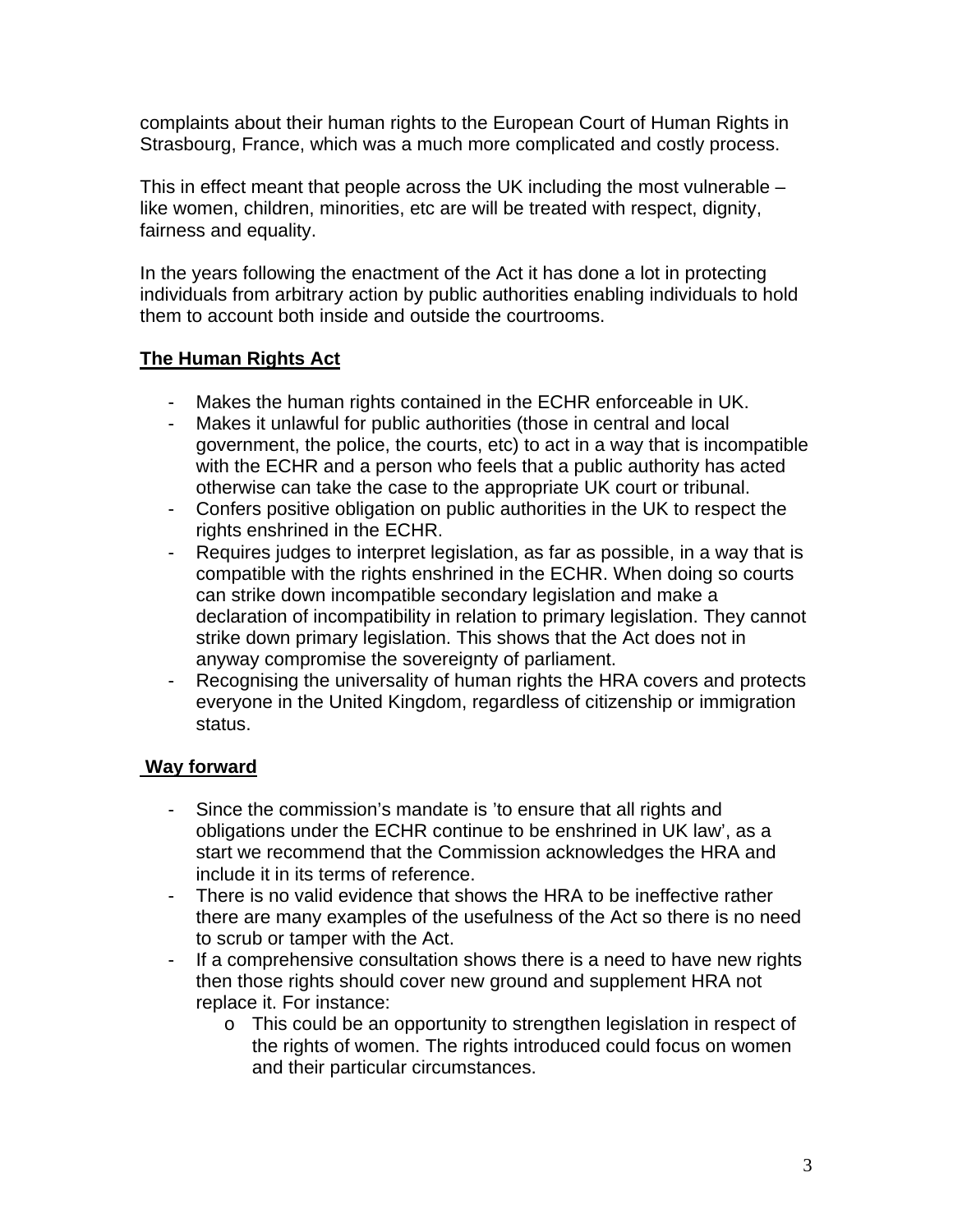- o The rights could use the language of CEDAW in terms of tackling discrimination against women.
- o It could be also an opportunity to include socio-economic rights such as the rights to health and adequate living standard, and specific rights for groups which the international community has decided need particular attention, including the rights of women (CEDAW), children (CRC), disabled people (CRPD), migrant workers (CMW), and people from black and minority ethnic communities (CERD).
- The focus on expanding the list of human rights which are protected must not be at the expense of undermining the importance of the mechanisms for making those rights enforceable. A longer list of rights will have little meaning if they cannot be realised in the same ways made possible by the HRA. This will be disastrous for all people, especially the most vulnerable members of our society such as the women victims of violence Eaves works with.
- The commission should state the fundamental differences between the HRA and the ECHR and what the HRA adds to our protections, particularly the section 6 duty on public bodies and domestic enforcement both within and outside the courtrooms.
- As also stated in the discussion paper this is just a 'preliminary' inquiry and we hope to see further consultation; well publicised, much more accessible to the public, stakeholders, etc and detailed in terms of the formulation of the questions, a thorough background information, etc.
- Both the ECHR and HRA clearly state that human rights are universal and inherent to all and apply to everyone equally throughout the UK regardless of immigration status or citizenship.

## **Specific benefits of HRA to vulnerable and marginalised communities and individuals**

Strength of the human rights act is that it not only prevents excesses and abuses of the state but it is the only way to protect and enforce the rights of the voiceless and marginalised. They may be suffering abuses and discrimination in their homes and communities and in a range of private relationships. This is where the proactive nature and the reach of the human rights act means that these individuals can use this instrument to access and enforce their rights.

## **Concerns around a misunderstanding of "conditionality"**

In the current political and financial climate it may be tempting to limit protection and investment from the state to those that are deemed "deserving". This fails to recognise the fact that human rights already have inbuilt a series of checks and balances whereby rights are limited in so far as they must not infringe the rights of others. This is already inherent in the legislation, it is therefore neither necessary nor appropriate to attempt to bring in some other layer of conditionality and indeed any attempt to do so is liable to be in breach of the principles of